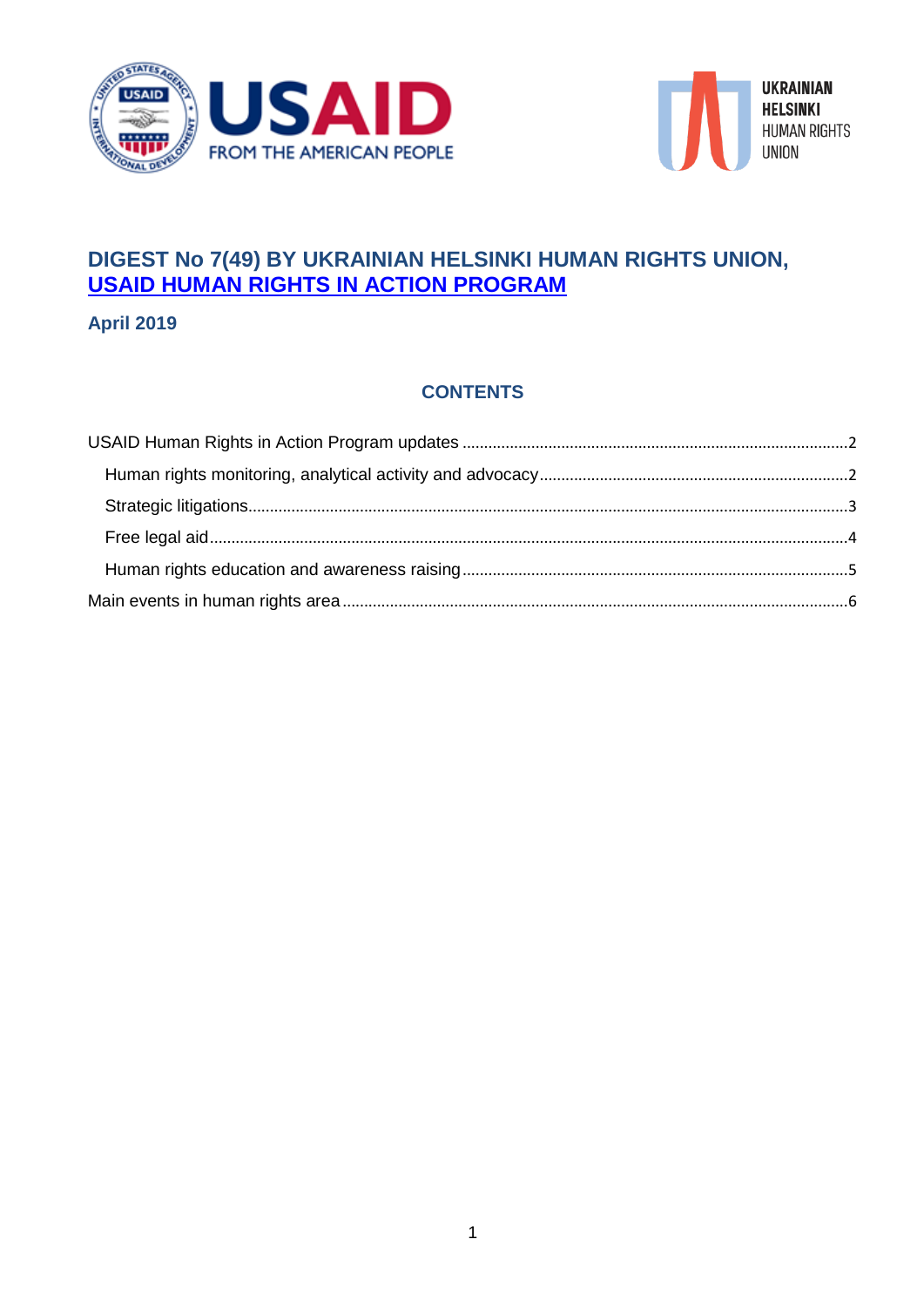



## <span id="page-1-0"></span>**USAID HUMAN RIGHTS IN ACTION PROGRAM UPDATES**

### <span id="page-1-1"></span>**HUMAN RIGHTS MONITORING, ANALYTICAL ACTIVITY AND ADVOCACY**

#### **Defending rights of people whose health has suffered because of the armed conflict** *(links are in Ukrainian/Russian)*

- Expert of the USAID Human Rights in Action Program, being implemented by the Ukrainian Helsinki Human Rights Union (UHHRU), [visited](https://www.facebook.com/permalink.php?story_fbid=2316327765055956&id=100000362641246) eastern conflict-challenged towns of Kramatorsk and Slovyansk<sup>1</sup> to present Program's analytical account ["Rehabilitation of the conflict](https://helsinki.org.ua/articles/analitychnyj-zvit-uhspl-reabilitatsiya-zhertv-konfliktu-chy-proponuje-derzhava-schos-krim-vstanovlennya-invalidnosti-ta-mylyts/) victims". We not only reminded that rehabilitation services should be provided to people with conflictcaused health problems, but also discussed that the subject-matter recommendations should be elaborated for the regional and local authorities.
- The Program also helps individuals to prove that they obtained disability in result of hostilities and therefore are entitled to appropriate social benefits. Here is one of such stories: since 2018 Vitaliy from Kramatorsk, despite having all the necessary paperwork, has not been able to link his disability to the armed conflict, so our lawyers will bring his case to the [court](https://helsinki.org.ua/articles/blahannya-pro-reabilitatsiyu-ukrajinets-poranenyj-u-zbrojnomu-konflikti-ne-mozhe-dovesty-tse-komisiji/?fbclid=IwAR0oCM9-eclTOfdlQGAn05pAHYmcv9bVNEgEYb7dhiOEvbhBB-D6hCvuLn0)<sup>2</sup>.

#### **In search of a mechanism for securing the release of Ukrainian hostages of Kremlin and ensuring observance of their rights**

The Program would like to report several events that all together make up a subject-matter advocacy campaign:

Co-hosting side event on Ukraine's sanctions policy against human rights violators

On April 11, a side event "Is Global Sentsov Act possible? Ukrainian strategy in order to make life of human rights abusers more complicated" was **organized<sup>3</sup> amid the Kyiv Security Forum** 2019. It touched upon imposition of the personal sanctions as one of the key ways of the Western countries' reaction to the Russia's aggression against Ukraine, as well as hostile activities towards the EU and the US.

Visit to Germany to advocate towards protection of Kremlin's detainees *(links are in Ukrainian)*

Our advocacy expert [attended](https://helsinki.org.ua/articles/u-nimechchyni-vidbuvsya-pokaz-filmu-zaruchnyky-putina-ta-nyzka-advokatsijnyh-zustrichej/?fbclid=IwAR1rbZYvYQT1r3byydOIidGOdYupBbEz0mrQTX8YzFFvbC1ZFPVgkme6ab0) screening of a documentary film "Putin's hostages" and a series of meetings with the German MPs, activists and news outlets<sup>4</sup>. The main message was that a negotiation platform to discuss the release of Crimeans and other Ukraine's citizens held in the RF, is still non-existent.

Later, she delivered a subject-matter interview on Espreso TV *[\(video footage\)](https://espreso.tv/video/265999)*.

 $\bullet$  Series of awareness-raising publications<sup>5</sup>

We continue telling stories related to international practices in order to help release Kremlin's hostages. This time it is devoted to ["changes in political landscape"](https://www.facebook.com/Ugspl/photos/a.180853561962608/2130156937032251/?type=3&theater), ["historical moment"](https://www.facebook.com/Ugspl/photos/a.180853561962608/2149158251798786/?type=3&theater) and ["cultural or regional aspects"](https://www.facebook.com/hashtag/mustbeliberated?epa=HASHTAG) factors in the liberation process.

**<sup>.</sup>** 1 In continuation of the tour around eastern cities, the first part of which covered Mariupol, Pokrovsk, Toretsk and Sumy.

<sup>&</sup>lt;sup>2</sup> An accompanyin[g post on Facebook.](https://www.facebook.com/Ugspl/posts/2130172747030670?__tn__=-R)

<sup>&</sup>lt;sup>3</sup> An accompanyin[g post on Facebook.](https://www.facebook.com/Ugspl/posts/2142796989101579?__tn__=-R)

<sup>&</sup>lt;sup>4</sup> An accompanying **post on Facebook**.

<sup>5</sup> Launched jointly with the ally "Media initiative for Human Rights" NGO and "Euromaidan Press" public initiative.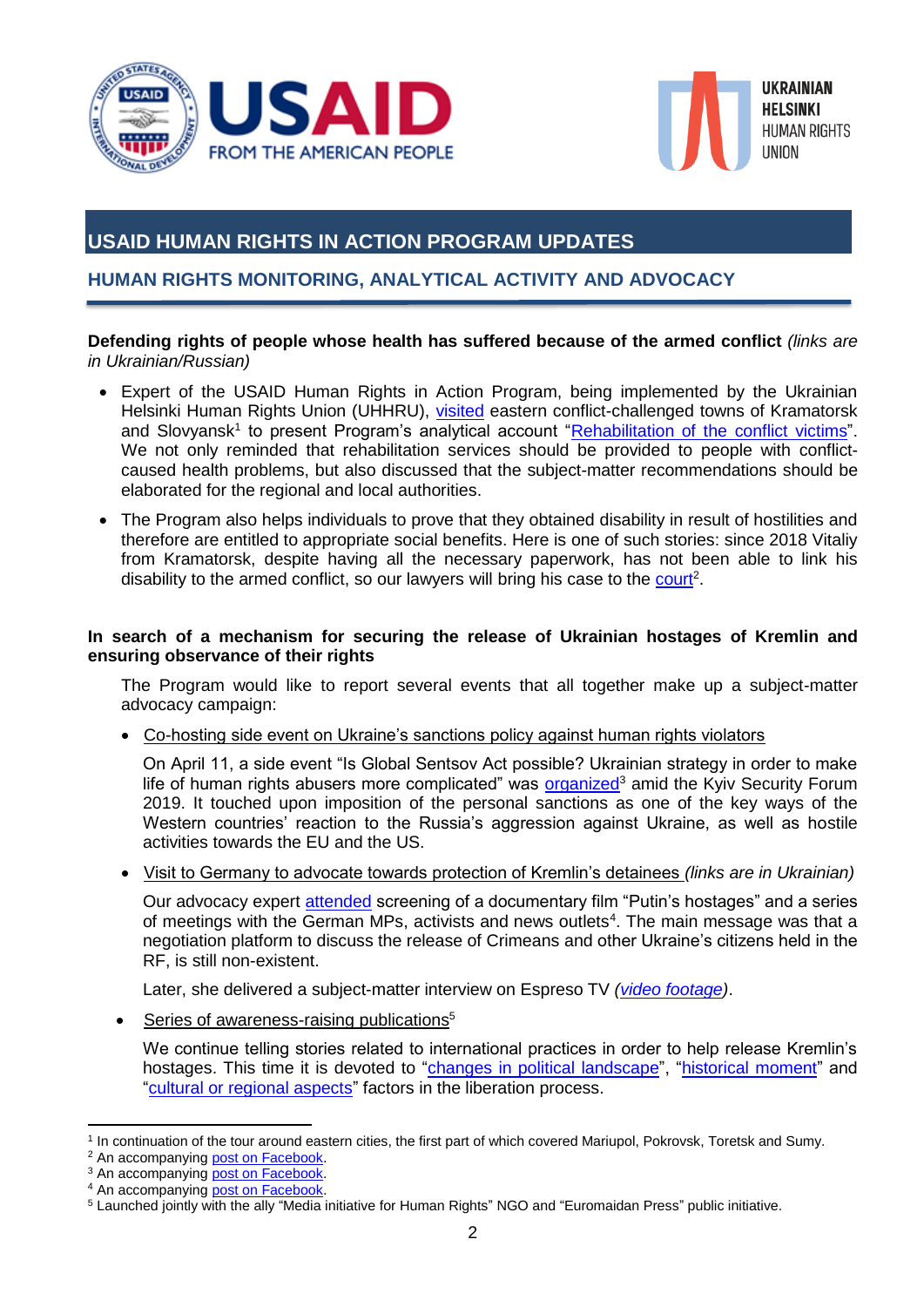



#### **Attending summit of actors working to minimize consequences of armed conflict in eastern Ukraine**

Our representatives [visited](https://www.facebook.com/Ugspl/posts/2147498015298143?__tn__=-R) Humanitarian to Development Nexus Coordination Meeting in Sloviansk of Donetsk Oblast *(link in Ukrainian)*, which generated interest among different international organizations, NGOs, and USAID-supported programs.

#### **Control over implementation of the Law of Ukraine No. 2505-VIII "On the legal status of missing persons"** *(links are in Ukrainian)*

UHHRU/Program representatives [joined](https://helsinki.org.ua/articles/zakon-schodo-znyklyh-bezvisty-ne-vykonujetsya-vidpovidalnist-za-tse-nihto-ne-nese/) sitting of the Parliamentary Human Rights Committee, agenda of which included discussion on how the GOU implements the said piece of legislation. Unfortunately, the Cabinet of Ministers delegated no one to explain why the progress in law's execution is extremely slow. Reminding that earlier the Committee [released a public address](http://kompravlud.rada.gov.ua/news/main_news/74022.html?fbclid=IwAR25CtMhVdTr_GWyBs8Kf76Q2inNnwVf3un5PSndaP-G6dUgXnHyrNqtdDE) calling the GOU to speed up the process.

#### **Other related activities by UHHRU in brief:**

 **Joining international scientific conference "Deoccupation and reintegration of Crimea's information space"**

Participants discussed consequences of violations of international law and Ukraine's sovereign rights by the RF relating to communications and broadcasting in the temporarily occupied territory, the issue of observance of the rights and freedoms of Crimeans, and the fight against information blockade and censorship. Based on the takeaways, recommendations will be prepared for Ukraine's Government.

#### **Online campaign to stop Russia's plan on lifting sanctions in the Council of Europe**

UHHRU [joined](https://helsinki.org.ua/en/articles/join-an-online-campaign-to-stop-putin-s-sly-plan-to-lift-sanctions-against-russia-in-the-council-of-europe/) this campaign aimed at keeping in place sanctions against the RF that were imposed because of the military aggression in Donbas and Crimea's occupation [\(Facebook](https://www.facebook.com/Ugspl/posts/2136464046401540?__tn__=-R) post). It was launched ahead of the PACE [voting](#page-6-0) for a corresponding resolution.

 **UHHRU's Executive Director attended a meeting of Ukrainian civil society groups with members of the U.S. Congress**

Participants [discussed](https://www.facebook.com/usdos.ukraine/posts/10156679865641936) parliamentary reform, anti-corruption initiatives, human rights, and the critical role civil society plays in shaping Ukraine's democracy.

#### <span id="page-2-0"></span>**STRATEGIC LITIGATIONS**

1

Within this direction the USAID Human Rights in Action Program supports strategic legal cases domestically and internationally to protect public interests<sup>6</sup>, as well as assures their broad media

<sup>&</sup>lt;sup>6</sup> Strategic litigations are one of the most powerful tools of human rights protection; conducted in the interests of a citizen or a group of citizens to achieve systemic changes in the legal field for the benefit of society and used for the purpose of creating the case-law (precedents).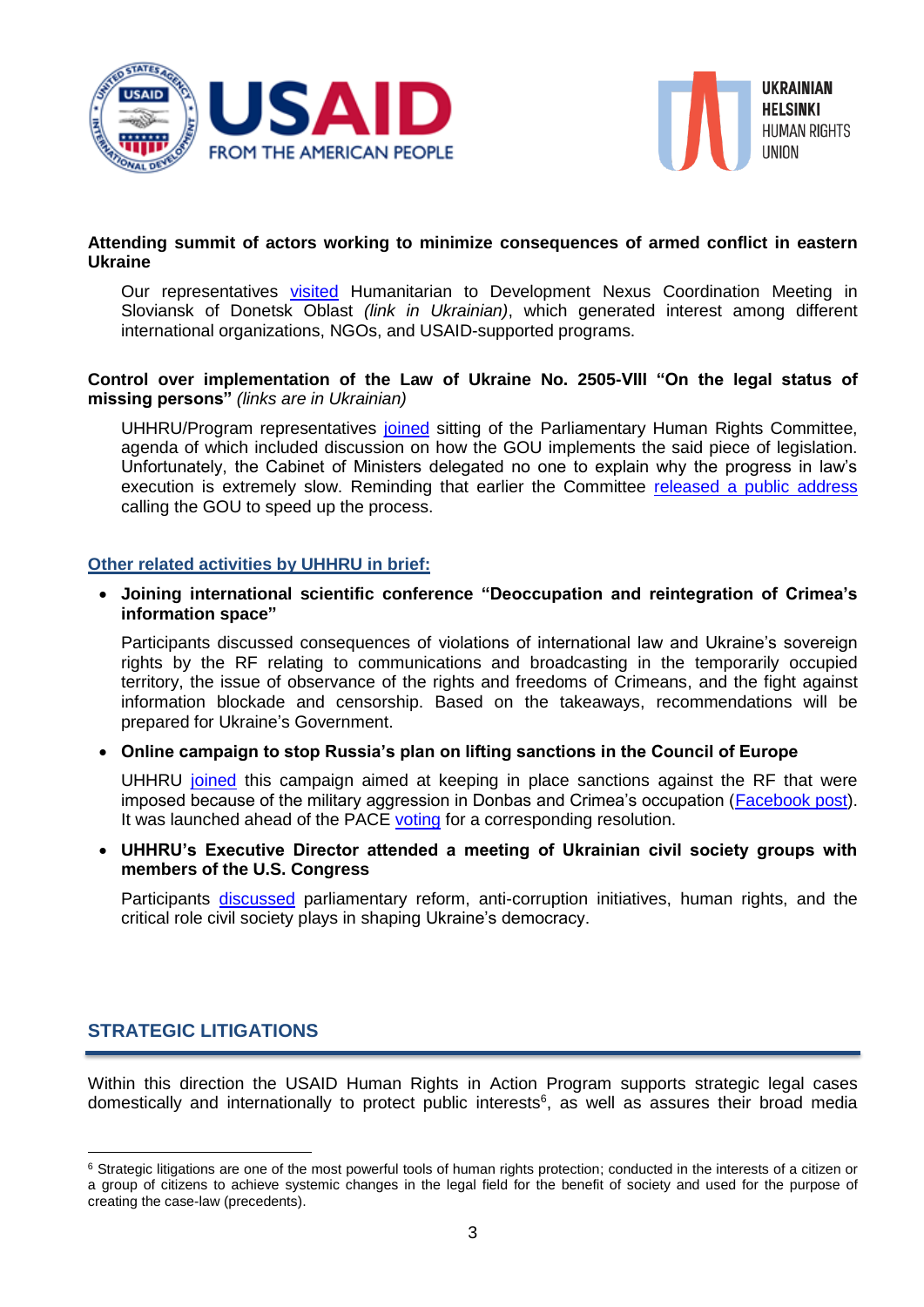



coverage among the professional community and the public. Total number of UHHRU Strategic Litigation Centre's (SLC) cases within the Program equals 251.

#### **Other related activities by UHHRU in brief**

- The second application to the European Court of Human Rights (ECtHR) has been filed regarding the applicant's unlawful transfer from the territory of Ukraine (Crimea) to Russia (Omsk). Since the occupying authorities relocated him forcibly and without consent, this raises the issue of violation by RF of its commitments under the European Convention on Human Rights and the Geneva Convention (IV) relative to the Protection of Civilian Persons in Time of War.
- Human rights defenders, including UHHRU, [submitted](https://helsinki.org.ua/en/articles/human-rights-defenders-submitted-the-evidences-of-russia-s-involvement-in-slovyansk-occupation-to-the-european-court-of-human-rights/) to the ECtHR the evidences concerning illegal detention and torture of civilians in 2014 in Sloviansk as well as Kremlin's involvement into occupation of this city. One of the key issues to be decided by the Court is whether the Russia exercised its jurisdiction over the territory of Slovyansk in April-July 2014.

#### <span id="page-3-0"></span>**FREE LEGAL AID**

[UHHRU network](http://helsinki.org.ua/index.php?r=1.3.2) of legal aid centers (LACs) keeps on delivering free legal aid (including outreach legal consultations in the remote areas), holding information and awareness raising events in the sphere of human rights as well as documenting war crimes and conflict-related human rights abuse. USAID supports activities of the UHHRU's legal aid centers in Sloviansk, [Toretsk,](https://www.facebook.com/UGSPL.Toretsk/?ref=br_rs) [Mariupol,](https://www.facebook.com/Приймальня-УГСПЛ-м-Маріуполі-175156829504672/?fref=ts) Kramatorsk, [Pokrovsk,](https://www.facebook.com/ugsplPOKROVSK/?fref=ts) [Sumy](https://www.facebook.com/Приймальня-УГСПЛ-м-Суми-184659441906383/?hc_ref=NEWSFEED) and Dnipro providing legal aid to conflict-affected population, as well as a [Kyiv-based Specialized LAC](https://www.facebook.com/pravdop.donbas.krym/?hc_ref=NEWSFEED&fref=nf) targeting both Crimean and Donbas residents and IDPs and a Specialized Crimea-oriented LAC in Kherson.

#### **Events to raise awareness of citizens on how protect their rights** *(links are in Ukrainian)*

- Mariupol LAC released a [post](https://www.facebook.com/ugsplMariupol/posts/852178128469202) on the peculiarities of the divorce procedure for IDPs.
- Sumy-based LAC prepared an [article](https://www.facebook.com/permalink.php?story_fbid=796063627432625&id=184659441906383&__tn__=-R) describing changes in the procedure for requesting and issuance of electronic permits for crossing the demarcation line within Luhansk and Donetsk Oblasts, which as of March 28 are issued for unlimited term.
- During recent months, all LACs have been engaged into network-wide IDP-focused outreach campaign to assist them to better navigate the presidential election process and to exercise their voting right to the fullest extent possible. For instance, [here's](https://www.facebook.com/pgsich/posts/2296609627262048) one of the publications from LAC in Dnipro.
- Is it possible to get legal remedy thousands of miles away from Ukraine, including pecuniary and non-pecuniary damage? Who will take responsibility for the property destroyed during military aggression and health damaged after months spent in captivity? Lawyers from Dnipro LAC [discussed](https://www.facebook.com/pgsich/posts/2297244200531924) these and other issues with students majoring in international law.
- Talking once again about transitional justice: (1) Dnipro LAC [held](https://www.facebook.com/pgsich/posts/2306642549592089?__tn__=-R) a workshop for employees of the Probation Center in Dnipropetrovsk Oblast entitled "Safe society under conditions of transitional justice and human rights observance using example of the probation system"; (2) Pokrovsk LAC [organized](https://www.facebook.com/ugsplPOKROVSK/posts/2297677860484186?__tn__=-R) a training session for schoolchildren.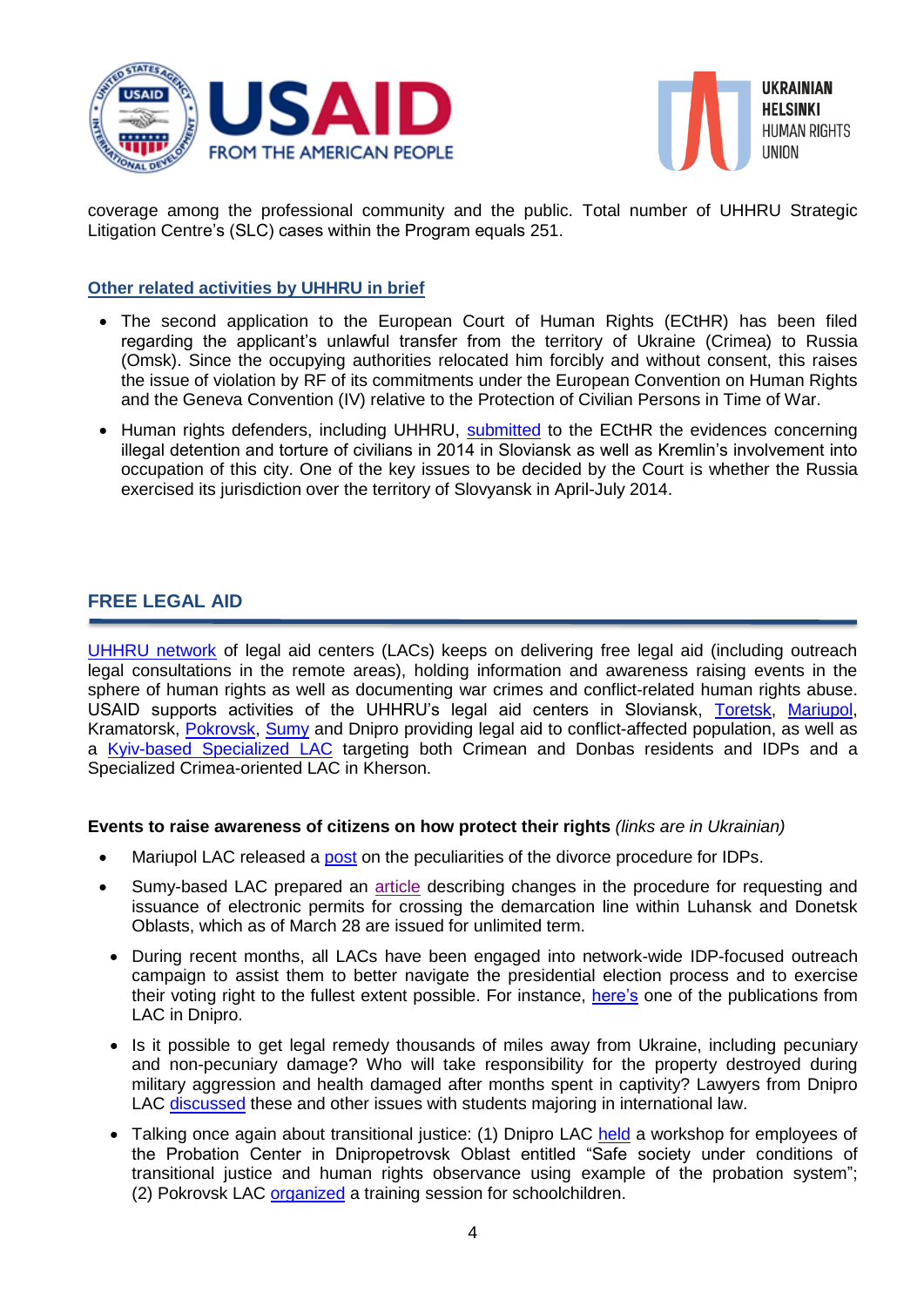



• Sumy LAC [prepared](https://www.facebook.com/184659441906383/photos/a.187073111665016/800041230368198/?type=3&theater) a publication eon occasion of the International Day for Mine Awareness and Assistance in Mine Action.

#### **Assistance to victims of the conflict and occupation** *(links are in Ukrainian)*

- Dnipro-based LAC won precedent case: court obliged DTEK energy company [to pay](https://helsinki.org.ua/articles/kolyshni-poloneni-mozhut-otrymaty-vid-robotodavtsya-zarplatnyu-za-chas-provedenyj-u-nevoli/) unpaid salary to the former "DPR" hostage for the period of time she spent in captivity.
- LAC lawyers visited the Sumy Geriatric Boarding House for Veterans of War and Labor, which hosts 11 senior IDPs, to provide them with legal advice and learn about their needs in order to determine further assistance to be delivered.
- New developments in the protection of residents of a modular town for IDPs in Pavlohrad, Dnipropetrovsk Oblast: LAC lawyers had a [working meeting](https://www.facebook.com/pgsich/posts/2301642833425394) with representatives of Pavlohrad City Council's Executive Committee, utility company, and people living there to learn more about their situation and seek solutions to issues involving unjustified utility bills.
- Another victory over Ukraine's Pension Fund: this time the Pokrovsk LAC successfully [defended](https://www.facebook.com/ugsplPOKROVSK/photos/a.1925702484348394/2299721420279830/?type=1&theater) in court the right of female IDP to her pension.
- LAC in Dnipro helped an IDP-dentist to protect the right to safe working conditions *full story can*  be taken from [this link](https://helsinki.org.ua/articles/bojova-pereselenka-zahystyla-svoje-pravo-na-bezpechni-umovy-pratsi-ta-pravo-patsijentiv-na-yakisnu-medytsynu/)<sup>7</sup>.

#### **Holding thematic trainings for the legal aid centers** *(links are in Ukrainian)*

- Program [works](https://www.facebook.com/Ugspl/posts/2114743331906945?__tn__=-R) to prepare LACs representatives as regional monitors ready to conduct thematic monitoring visits by themselves or in partnership with the Program-supported Human Rights Abuse Documentation Center. It should be mentioned that documenting instances of human rights abuse and war crimes has a direct impact on the conflict resolution around the world<sup>8</sup>.
- One more [training session](https://www.facebook.com/Ugspl/posts/2142870769094201?__tn__=-R) was dedicated to study of the peculiarities of external communication and adjustment of the network-wide 2019-2020 communication strategy of the legal aid centers, which would better suit the Program's objective on informing the public about transitional justice model for Ukraine*.*

#### <span id="page-4-0"></span>**HUMAN RIGHTS EDUCATION AND AWARENESS RAISING**

UHHRU keeps on organizing human rights training events as well as formulating a comprehensive national human rights education policy. This activity is implemented under Ukraine-wide Educational

**.** 

<sup>7</sup> Faceboo[k link.](https://www.facebook.com/Ugspl/posts/2157154080999203?__tn__=-R)

<sup>&</sup>lt;sup>8</sup> As a reminder, process of documentation of the conflict-related human rights violations is an integral part of the transitional justice model, which is developed by the USAID Human Rights in Action Program (currently, shaped as a [bill\)](https://helsinki.org.ua/articles/uhspl-ta-ukrajinskyj-instytut-prav-lyudyny-prezentuvaly-zakonoproekt-schodo-derzhpolityky-zahystu-prav-lyudyny-v-umovah-podolannya-naslidkiv-zbrojnoho-konfliktu/), and which can provide a comprehensive mechanism to overcome consequences of the armed conflict. Learn about other elements of this system [here.](https://helsinki.org.ua/publications/bazove-doslidzhennya-iz-zastosuvannya-pravosuddya-perehidnoho-periodu-v-ukrajini/)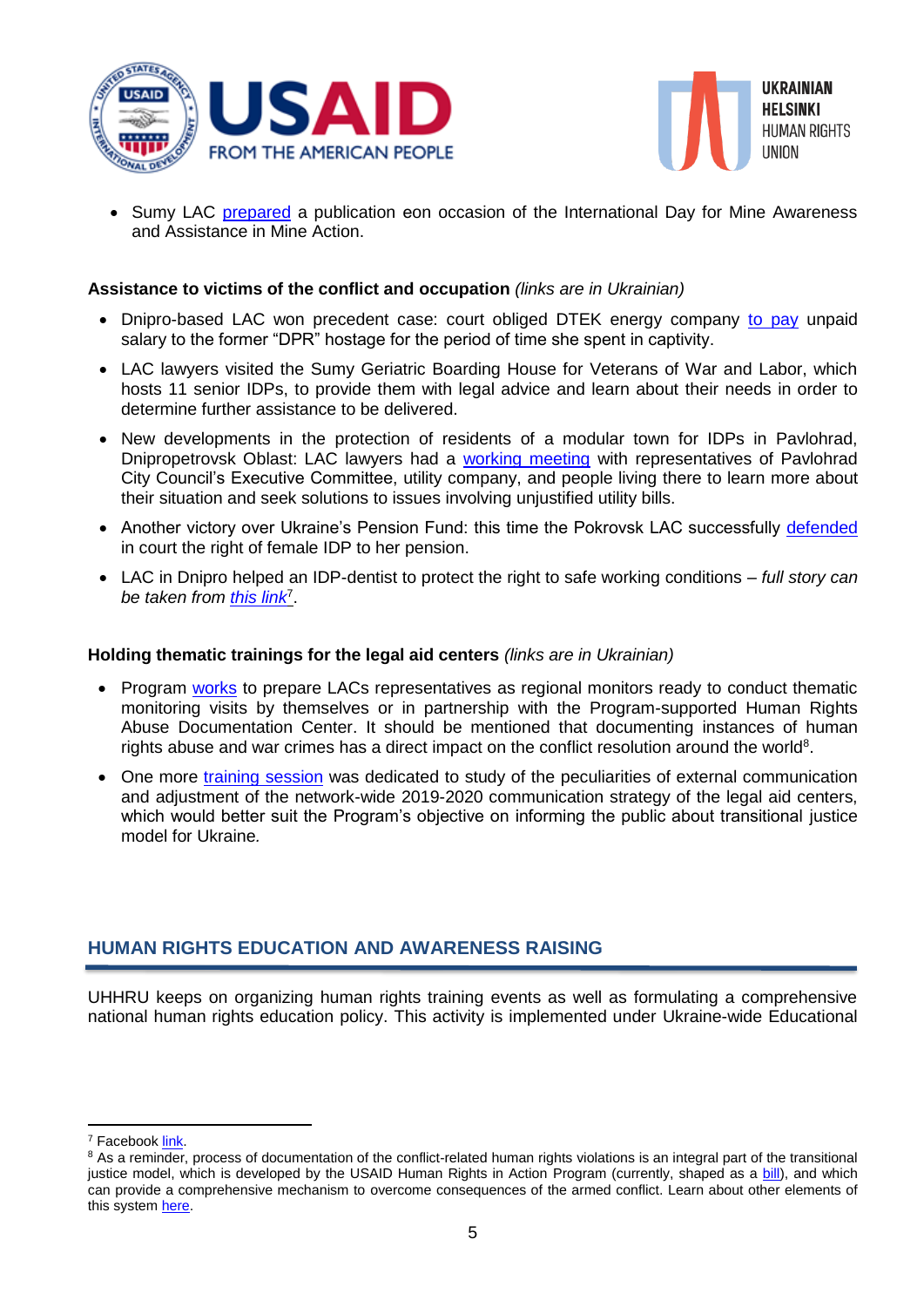



Program ["We Understand Human Rights"](http://edu.helsinki.org.ua/) (WUHR)<sup>9</sup>, which is being the only informal educational system that has the material basis for its activities – Educational Human Rights House-Chernihiv.

#### **Program-supported training course "Human rights standards in legal practice of lawyers and judges" proceeds, module three is completed**



On April 5-7, Program [hosted](https://helsinki.org.ua/articles/pravo-na-spravedlyvyj-sud-yak-nevid-jemnyj-element-roboty-advokativ-i-suddiv-v-ukrajini/) the third inclass seminar devoted to the right to fair trial, its international standards, admissibility criteria, evidence obtained in result of crime's provocation; observance of fair trial guarantees when dealing with criminal cases in absentia (*link in Ukrainian*). Also, certain elements of international humanitarian law have been studied, including additional restrictions and obligations imposed on the state under conditions of the armed conflict and occupation. The invited expert this time

was Vasyl Lukashevich, senior lawyer of the ECtHR Registry.

### <span id="page-5-0"></span>**MAIN EVENTS IN HUMAN RIGHTS AREA**

1

#### **Russia's President simplifies Russian citizenship process for Eastern Ukrainians from NGCA**

By his decree dd. April 24, Putin made it easier for Ukrainians from the NGCA of Donbas to receive Russian passports. He called this decision of a humanitarian nature "based on universal principles and norms of the international law", and having its goal "to protect human and civil rights".

The GOU considers such actions as continuation of aggression and another Russia's interference in the internal affairs of an independent state, a brutal violation of country's sovereignty, territorial integrity and unity. As well as a complete trampling by Russia on its obligations in the Minsk Agreements' framework.

*UHHRU [condemns](https://helsinki.org.ua/en/appeals/statement-of-the-ukrainian-helsinki-human-rights-union-on-threats-of-the-rf-presidential-decree-on-defining-for-humanitarian-purposes-categories-of-persons-entitled-to-apply-for-acquiring-russian/) this decision as it undermines the efforts to resolve the conflict within the Minsk Agreements. At the same time, we would like to draw attention to the fact that such practices have already been applied by the Russia's authorities in Georgia in 2008, before the beginning of armed aggression, in order to legitimize the military presence there.*

<sup>9</sup> Launched in 2007, the Program envisages development of informal human rights education, contributing to cultivating a human rights culture, strengthening respect for the rule of law in Ukraine, promoting intercultural understanding and principles of peaceful conflict resolution. The Program currently counts more than 3,500 alumni from all regions of Ukraine.